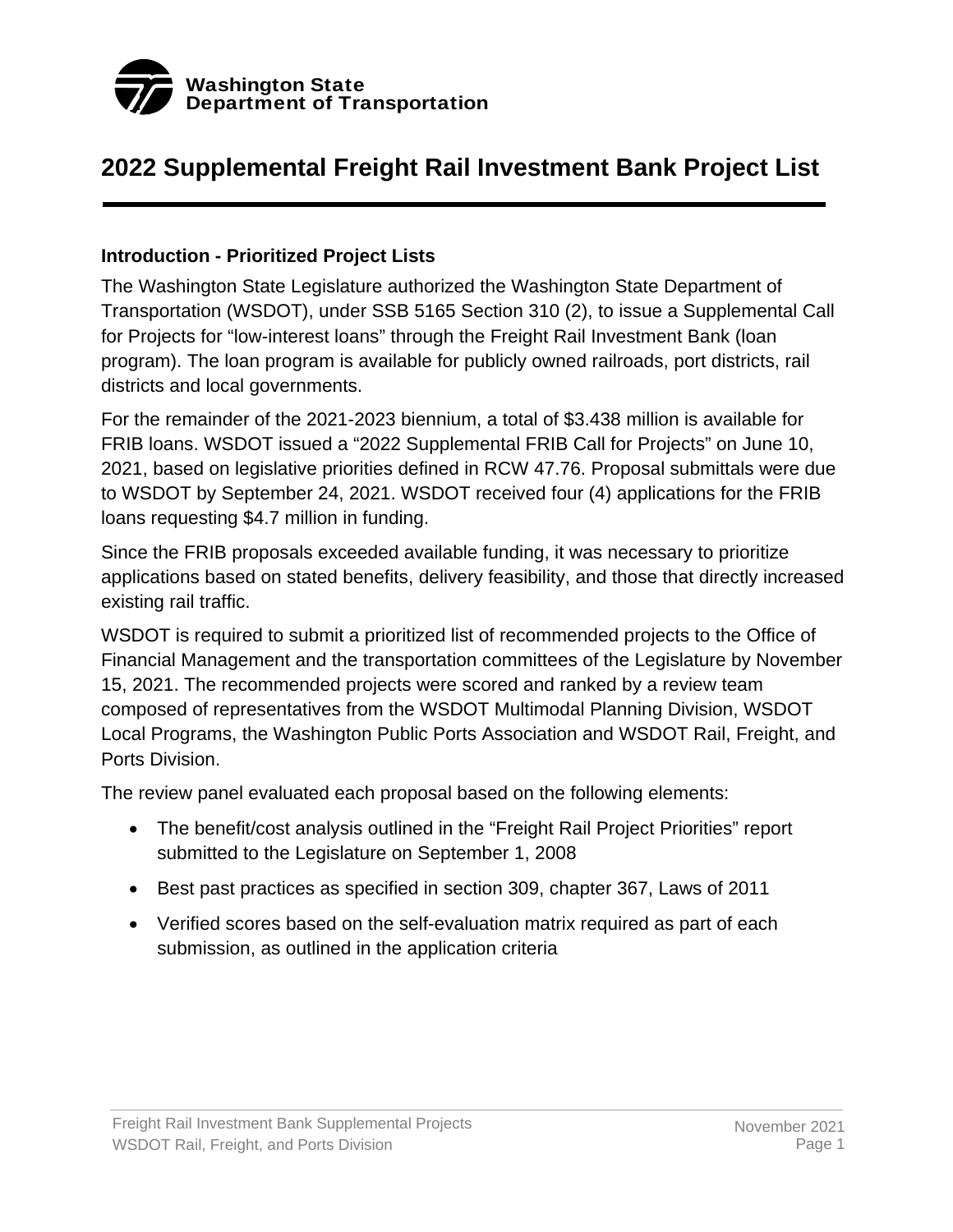

WSDOT's Rail, Freight and Ports Division verified the benefit/cost analysis supplied by the applicants and then tabulated the total scores for each of the application packages. Other members of the review team used their experience and professional judgment to assist in ranking each project.

The priority ranking of the projects led the review team to recommend fully funding two (2) and partially funding one (1) of the FRIB proposals. These determinations were based on the amount of funding available, as well as the ranking of the proposals. The review team recommends all three (3) of the FRIB proposals.

The WSDOT cost to administer the various proposals were developed and are shown on the Program Master Lists. The projects recommended would be funded with the addition of administrative costs figured into the total project cost.

| Applicant       | Rank | <b>Total</b><br><b>Project</b><br><b>Cost</b> | <b>Applicant</b><br><b>Match</b> | <b>WSDOT</b><br>Grant | <b>WSDOT</b><br><b>Admin</b> | <b>WSDOT</b><br>Loan<br><b>Total</b> |
|-----------------|------|-----------------------------------------------|----------------------------------|-----------------------|------------------------------|--------------------------------------|
| Port of Benton  |      | \$610,000                                     | \$350,000                        | \$250,000             | \$10,000                     | \$260,000                            |
| Port of Everett | 2    | \$3,312,000                                   | \$740,000                        | \$2,547,000           | \$25,000                     | \$2,572,000                          |
| Tacoma Rail     | 3    | \$867,081                                     | \$261,081                        | \$590,000             | \$16,000                     | \$606,000                            |
| TOTAL           |      | \$4,789,081                                   | \$1,351,081                      | \$3,387,000           | \$51,000                     | \$3,438,000                          |

#### **FRIB Loan Program Master List**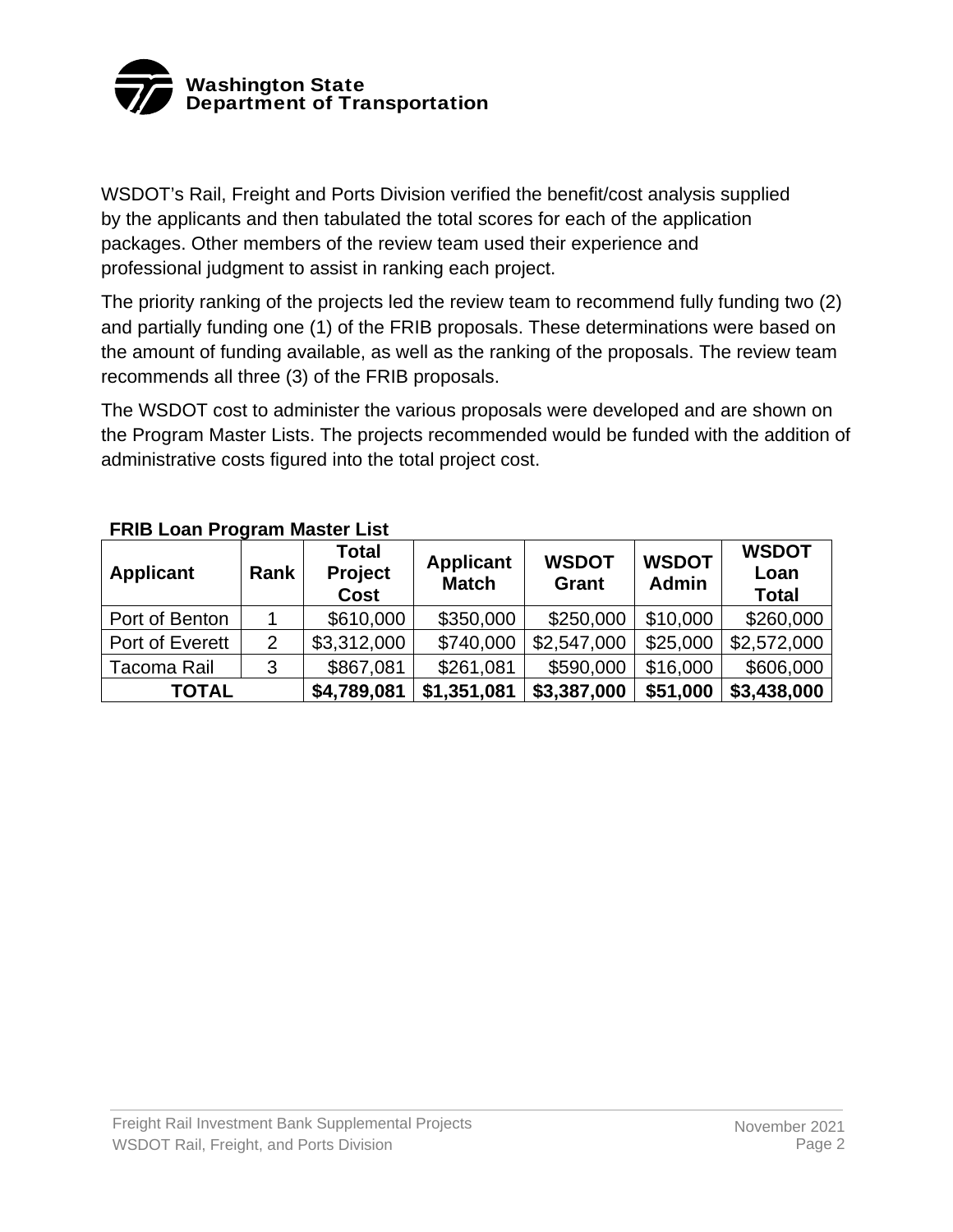

## **Freight Rail Investment Bank Port of Benton- Crossing Replacements**

#### **Ranking of project: 1**

#### **Recommended for funding**

#### **Project description**

Replace/repair railroad crossings at Van Giesen Street and Cemetery/Swift Blvd in Richland, WA.

### **Funding**

| <b>Funding Source</b>          | <b>Public or</b><br><b>Private</b> | Cash or<br>In-Kind | <b>Amount</b> | %    |
|--------------------------------|------------------------------------|--------------------|---------------|------|
| Port of Benton                 | Public                             | Cash               | \$350,000     | 57%  |
| <b>WSDOT Administration</b>    | Public                             | Cash               | \$10,000      | 2%   |
| <b>WSDOT</b>                   | Public                             | Cash               | \$250,000     | 41%  |
| <b>Total</b>                   |                                    |                    | \$610,000     | 100% |
| <b>Recommended for Funding</b> |                                    |                    | \$260,000     | 43%  |

#### **Summary of analysis and recommendations**

The review committee agreed that due to the high volume of both rail and vehicle traffic at these crossings, replace/repairs are necessary. Van Giesen Street involves a major intersection with high traffic volumes. Cemetery Road is a low volume road that services a cemetery, which is an important community feature.

The large match percentage put forth by the Port of Benton, as well as its strong business plan, led the review committee to rate this the top project for funding.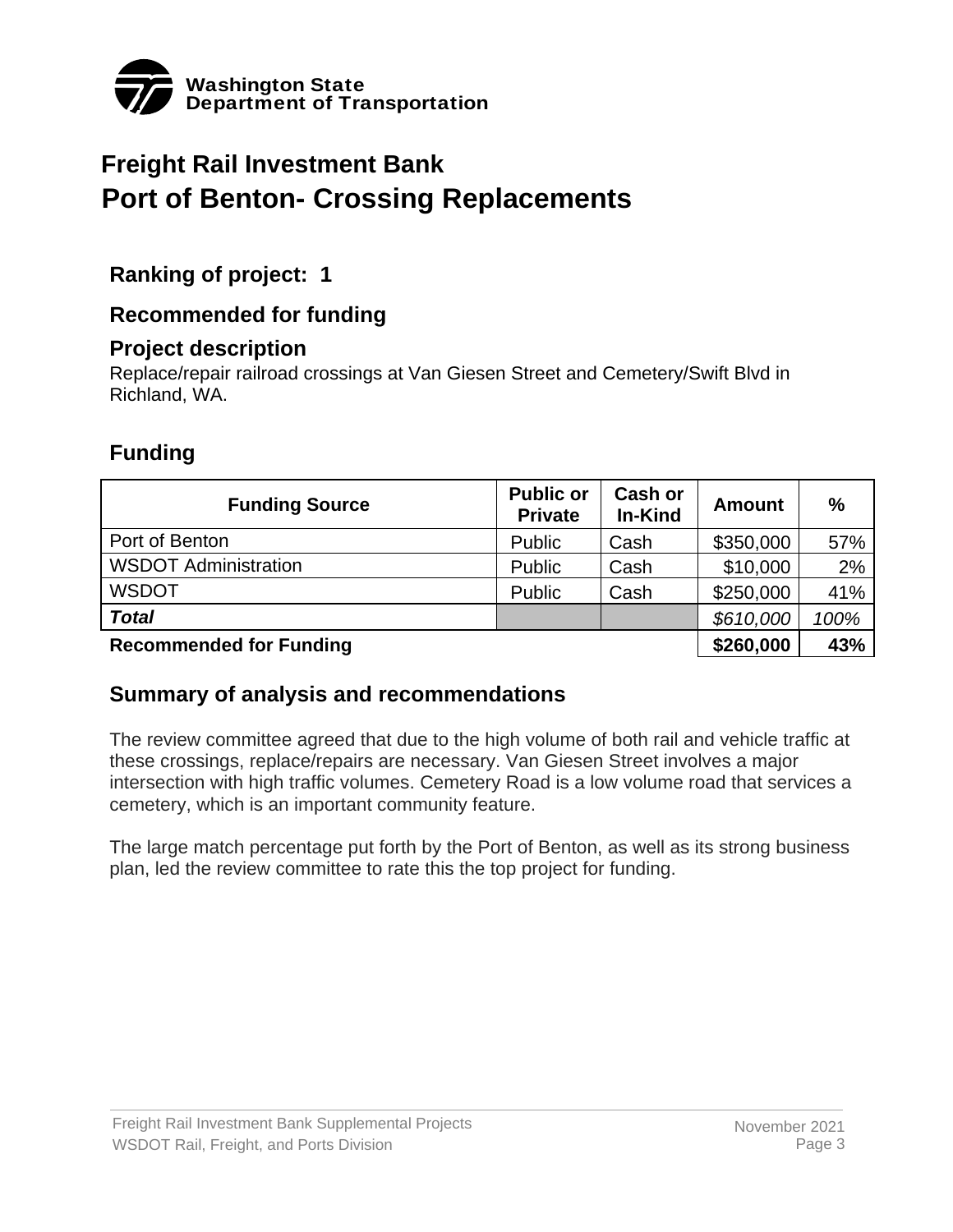

# **Port of Everett – Cargo Handling Equipment Freight Rail Investment Bank**

#### **Ranking of project: 2**

#### **Recommended for partial funding**

#### **Project description**

Purchase cargo handling equipment for the Norton Terminal in Everett, WA.

#### **Funding**

| <b>Funding Source</b>          | <b>Public or</b><br><b>Private</b> | Cash or<br>In-Kind | <b>Amount</b> | $\frac{0}{0}$ |
|--------------------------------|------------------------------------|--------------------|---------------|---------------|
| Port of Everett                | <b>Public</b>                      | Cash               | \$740,000     | 22%           |
| <b>WSDOT Administration</b>    | Public                             | Cash               | \$25,000      | 1%            |
| <b>WSDOT</b>                   | Public                             | Cash               | \$2,547,000   | 77%           |
| <b>Total</b>                   |                                    |                    | \$3,312,000   | 100%          |
| <b>Recommended for Funding</b> |                                    |                    | \$2,572,000   | 78%           |

#### **Summary of analysis and recommendations**

The purchase of freight handling equipment (forklifts, cranes, etc) is critical to the Port's cargo handling as it will allow freight to move efficiently through the terminals; decrease delays in the loading/unloading of ships, trucks, and rail, decrease maintenance of existing equipment; extend the life expectancy of equipment; decrease labor costs; and reduce greenhouse gas emissions.

The review committee chose to reduce the size of the award because the request was for 14 separate pieces of equipment. Based on the submitted application and scope description, the review committee determined that a reduced award would allow purchase of the majority of the equipment requested for operational improvements within the Port. This loan, even at a reduced level, represents the largest loan granted.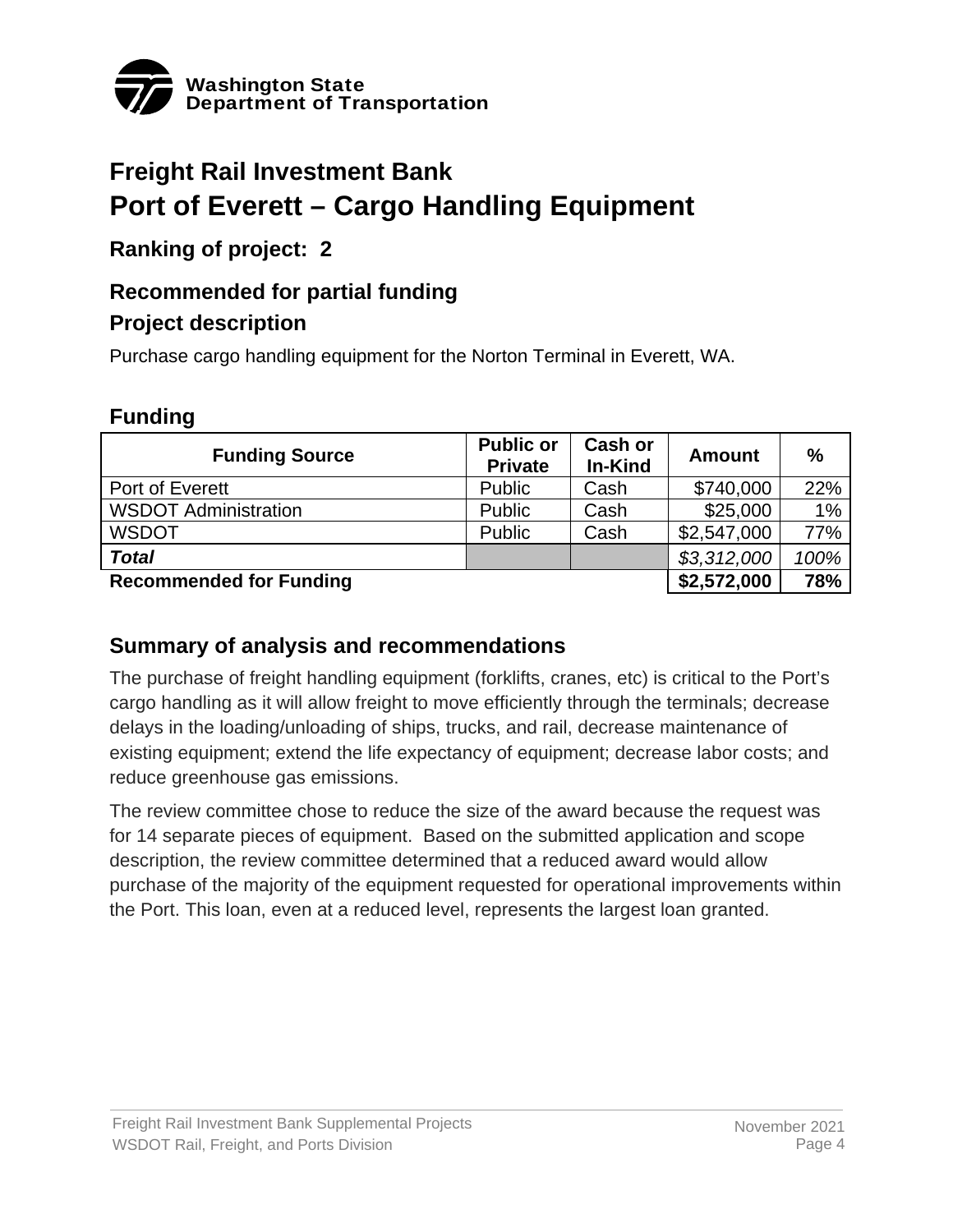

## **Freight Rail Investment Bank Tacoma Rail – Alexander Wye & Storage Track Upgrades**

**Ranking of project: 3** 

#### **Recommended for funding**

#### **Project description**

Remove 770 feet of small rail and replace with 115 lb rail; replace track switches; replace four (4) turnouts and one private crossing; replace ties throughout project limits in the Port of Tacoma area.

### **Funding**

| <b>Funding Source</b>          | <b>Public</b><br>or<br><b>Private</b> | Cash<br>or In-<br><b>Kind</b> | <b>Amount</b> | $\frac{0}{0}$ |
|--------------------------------|---------------------------------------|-------------------------------|---------------|---------------|
| Tacoma Rail                    | Public                                | Cash                          | \$261,801     | 30%           |
| <b>WSDOT Administration</b>    | Public                                | Cash                          | \$16,000      | 2%            |
| <b>WSDOT</b>                   | Public                                | Cash                          | \$590,000     | 68%           |
| <b>Total</b>                   |                                       |                               | \$867,081     | 100%          |
| <b>Recommended for Funding</b> |                                       |                               | \$606,000     | 70%           |

#### **Summary of analysis and recommendations**

This portion of track supports the largest customers Tacoma Rail has on the Blair Peninsula in the Port of Tacoma area. The track was utilized in 2020 to handle 9,949 loaded railcars which includes unit trains of ethanol and rail cargo for transload. There are no alternate routes that can be used for freight rail delivery within this area of the Port.

The Alexander Wye and Storage Track Upgrade project proposal benefits the state in providing improved rail access to industries located in the Port of Tacoma area. Tacoma Rail is a significant partner in moving freight and contributes to the Port being competitive with other west coast and national ports.